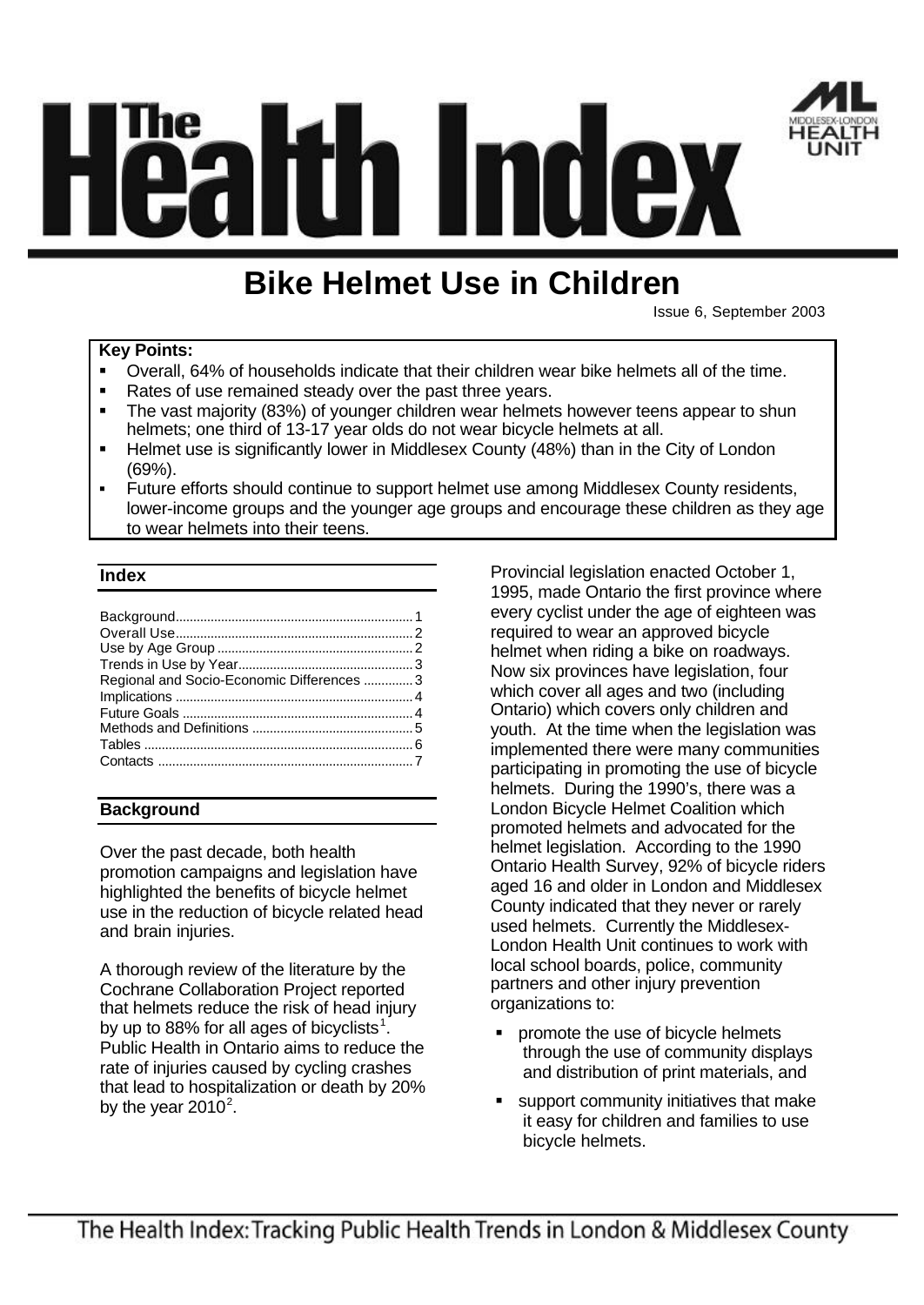In June 2002, a national campaign "Safe Kids Week- Kids on Wheels Campaign" focused attention on bicycle safety including the use of helmets. That same year a local group provided 150 free helmets to elementary school-aged children. In 2003, "Helmets on Kids Community Partnership" made 700 bicycle helmets available free to elementary school-aged children. In addition the Partnership increased efforts to educate the public on the importance of proper helmet use.

To monitor the local impact of health promotion and legislation activities on the use of bicycle helmets by children and to provide a baseline for future local goal setting, a series of questions were designed for the Rapid Risk Factor Surveillance System (RRFSS). The RRFSS is an ongoing population health survey supported by the Middlesex-London Health Unit. The System collects approximately 100 telephone responses for each participating health unit area in monthly increments (waves). Bicycle helmet use has been monitored in London and Middlesex County since January 2001. This system is currently used for population health behaviour surveillance by 23 of the 37 health units in Ontario. Seven of the nine health units in the Southwest Health Planning Region currently participate in RRFSS.

#### **Overall Use**

Nearly 90% of households with children aged 5-17 years old in London and Middlesex County have children that ride bicycles. Those that indicated that their child did not ride a bicycle (10.1%) and an additional 0.4% who identified that they did not know about their child's helmet use were excluded from further helmet use questions.

Overall,  $63.9\%$  ( $\pm 3.5\%$ ) of households with children aged 5-17 that ride bikes, indicated that they wear their bike helmets all of the time. An additional 22.0%  $(\pm 3.0%)$  wore their helmets occasionally and 14.1%  $(\pm)$ 2.5) reported that their child never wore a helmet (Figure 1).



#### **Use by Age Group**

Bicycle helmet use differed significantly by age group. The vast majority of younger children wore helmets however teens appeared to shun helmets. Helmet use was highest for 5-8 year olds  $(82.6\% \pm 4.8\%)$ . followed by 9-12 year olds  $(72.8\% \pm 5.8\%)$ and lowest for 13-17 year olds  $(39.9\% , \pm)$ 5.9%) (Figure 2). The proportion of occasional users among both 9-12 year olds and 13-17 year olds was similar and significantly higher than among those aged 5-8 years old (See Table 1). A third of households with 13-17 year olds  $(32.8\% \pm$ 5.6%) reported that these children did not wear bicycle helmets at all.



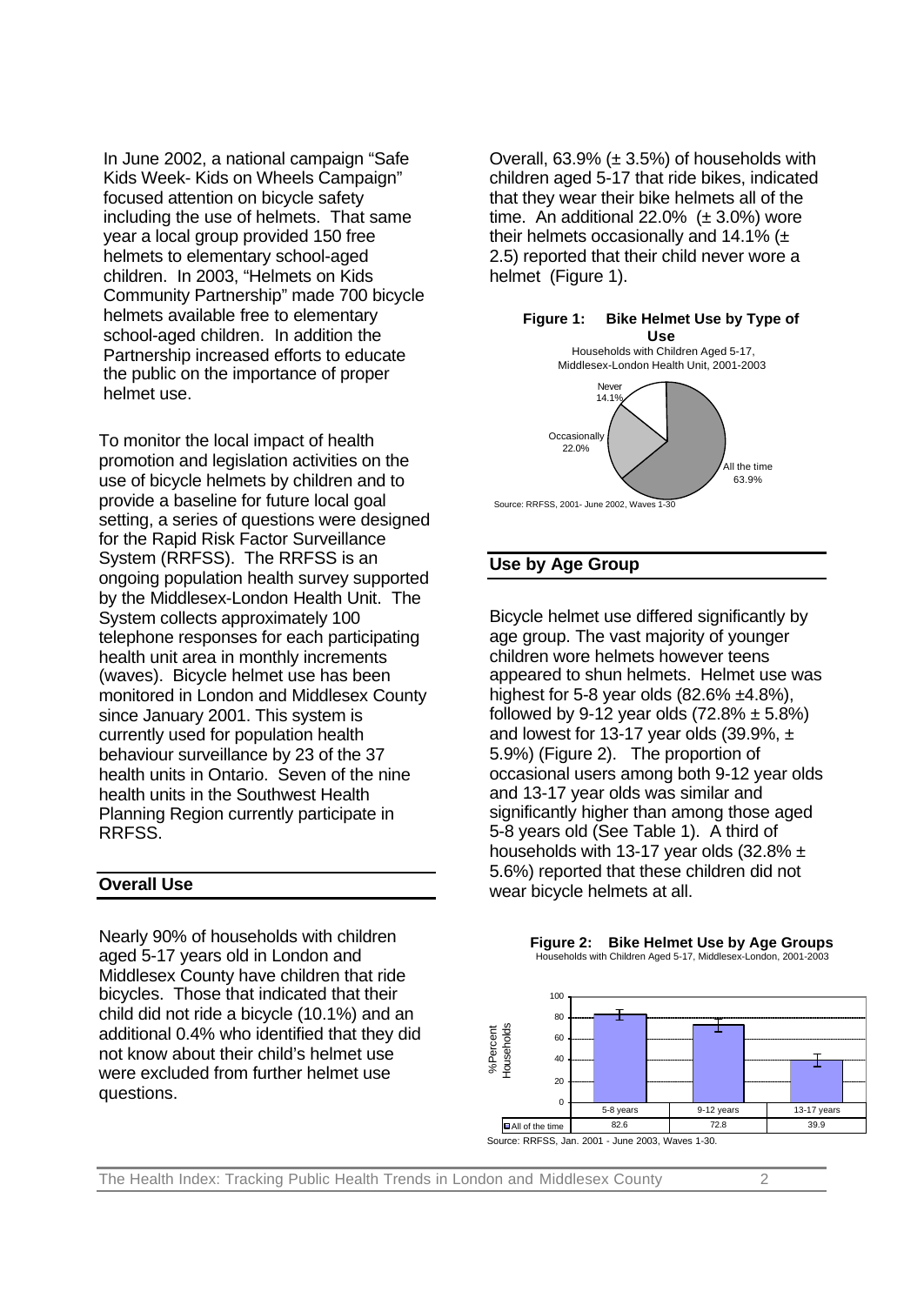Bicycle helmet use was less common at older ages and among males than among children and youth. According to the Canadian Community Health Survey 2000/01, 26.7% (±5.0%) of bicycle riders in London and Middlesex County, aged 12 and older (including adults) reported that they always wore helmets. The female rate was higher at  $33.3\%$  ( $\pm 8.2\%$ ) as compared to 21.8% (±6.9%) for males. These rates were similar to the overall provincial rate of 21.9% (±1.1%) and 24.7% (±1.8%) and 19.9% (±1.3%) for females, and males respectively. The 12-19 year old rate in London and Middlesex County was 23.0% (±9.8%) and in Ontario was 24.8% (±2.2%).

#### **Trends in Use by Year**

Although helmet use appears to have remained steady or possibly even increased, there was no detectable change in bicycle helmet use over the past three years. When overall use was compared over time from 2001, through 2002 and the first six months of 2003, no significant differences were observed. (See Table 2)

However, current levels of bicycle helmet use differ from historical levels recorded prior to the enactment of legislation. Whereas over a quarter of all cyclists now report always using a helmet, according to the Ontario Health Survey 1990, 92% of bicycle riders aged 16 and older in London and Middlesex County indicated that they never or rarely used helmets.

#### **Regional and Socio-Economic Differences**

Bicycle helmet use was higher in urban areas than in more rural areas. Usage rates were higher in the City of London where households with children aged 5-17 years old reported that their child always used a bicycle helmet (69.2%  $\pm$  3.9%) as compared to those in Middlesex County (48.4% ±7.2%) (Figure 3).

Households with Children Aged 5-17, Middlesex-London, 2001-2003 100 80 x Percent<br>Households 60 40  $20$  $\theta$ City of Londo  $\Box$  All of the time  $\Box$  48.4

**Figure 3: Bike Helmet Use by Residence**

Source: RRFSS, Jan. 2001-June 2003, Waves 1-30.

Bike helmet use also differed by the level of education of the respondent. Those respondents with post secondary education reported that  $69.2\%$  ( $\pm$  4.4%) of their children wore helmets as compared to 57.3%  $(\pm 6.3)$  of those with high school education and 56.7%  $(\pm 12.5%)$  of those respondents with less than high school education.

Past reports have indicated that helmet use was associated with higher household incomes. A lower rate was observed (although not significant) in the lowest household income group (< \$40,000), compared with the middle income group, the highest income group, and even those households who did not provide an income (Figure 4).



Source: RRFSS, Jan. 2001- June 2002, Waves 1-30.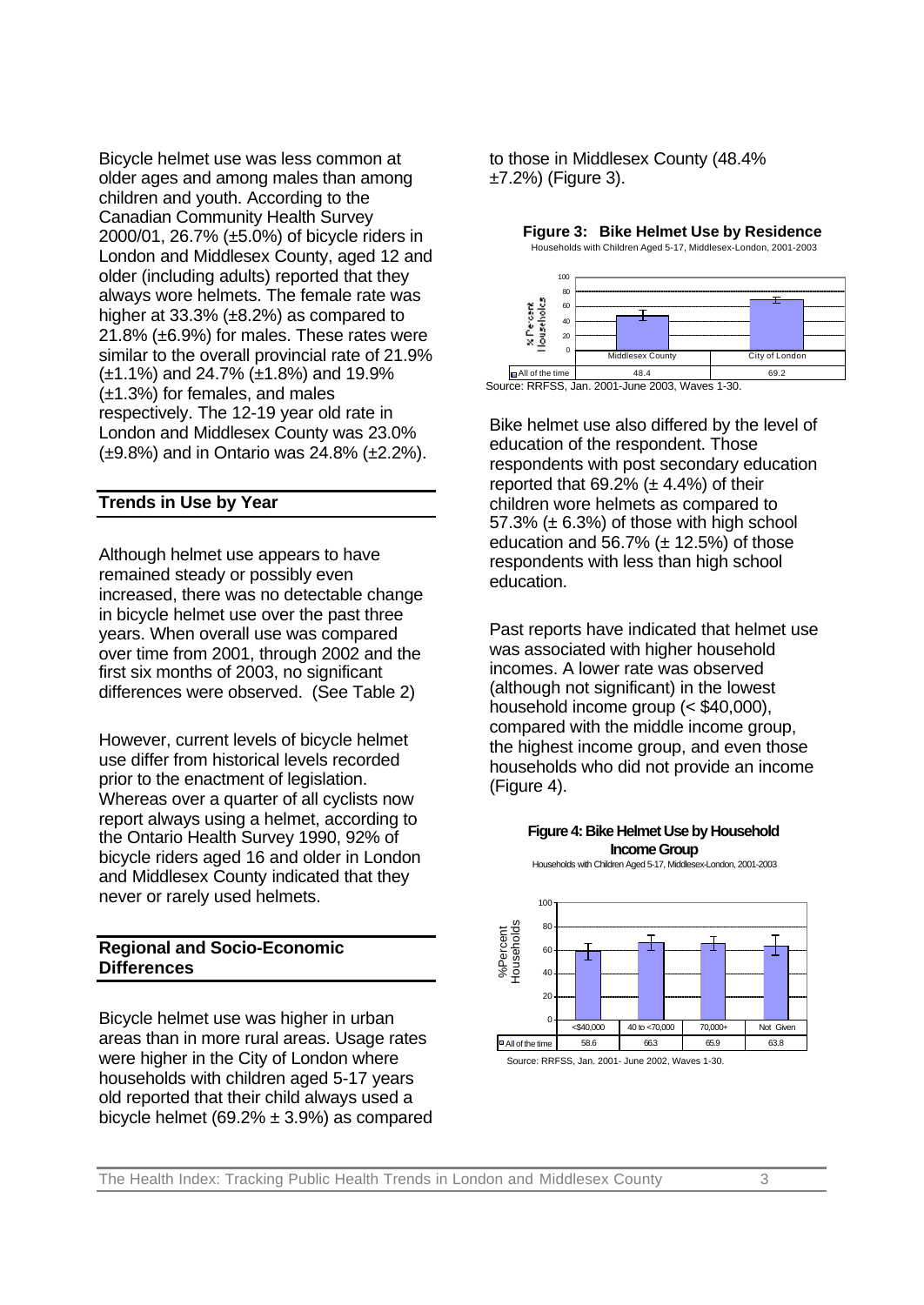The potential explanation for there being smaller differences between income groups may be that that current environmental supports aimed at providing inexpensive or free helmets to those elementary school children who might not otherwise purchase helmets, has assisted in reducing previously observed significant gaps in use.

#### **Implications**

Despite the known benefits of bicycle helmets in reducing the risk of serious head and brain injuries, many children in the City of London and Middlesex County still do not wear helmets. Of particular concern is the lower proportion of children and youth who wear helmets in the County as compared to the City of London. Program initiatives should enhance efforts to increase use in the County. Although the differences between household income groups are not as great as identified in other reports, continued efforts should be made to ensure that lower income children and youth have access to helmets.

Finally, the lower rate of use in teens aged 13-17 must be noted. Since the enactment of provincial legislation in 1995 mandating the use of helmets in children and teens while cycling, significant increases in helmet use have been observed particularly in the younger age groups. Over 80% of children currently aged 5-8 years in London and Middlesex County were reported to be wearing bicycle helmets. Since these children have become accustomed to wearing helmets while bicycling, it is likely that with positive reinforcement they will continue wearing helmets as they age and grow into adolescence. Those children who learned to ride after the passing of the legislation eight years ago are now likely represented within the 9-12 year old age group. As with the younger age group – the majority of this age group wears helmets. If those children are encouraged and continue to wear helmets then the proportion of teens

wearing helmets should also increase as a matter of course within the next five years. If no negative messages impact on those children now wearing helmets in London and Middlesex County – one might expect that the proportion of 13-17 year olds wearing helmets will increase naturally to over 60% by 2008.

To make this possible, future public health activities might focus on continuing to improve the proportion of young children wearing helmets when they learn to ride a bicycle and providing environmental and cultural supports for children as they age to continue wearing helmets.

#### **Future Goals**

If current levels of bike helmet use are maintained and augmented slightly over the next five years in London and Middlesex County, the following might be reasonable objectives for bike helmet use.

By 2008:

- ß At least 85% of 5-8 years olds in London and Middlesex County that ride bicycles will wear bike helmets.
- ß At least 75% of 9-12 years olds in London and Middlesex County that ride bicycles will wear bike helmets.
- At least 60% of 13-17 years olds in London and Middlesex County that ride bicycles will wear bike helmets.
- ß Overall, at least 35% of the population aged 12 and over that rides a bicycle will wear a bike helmets.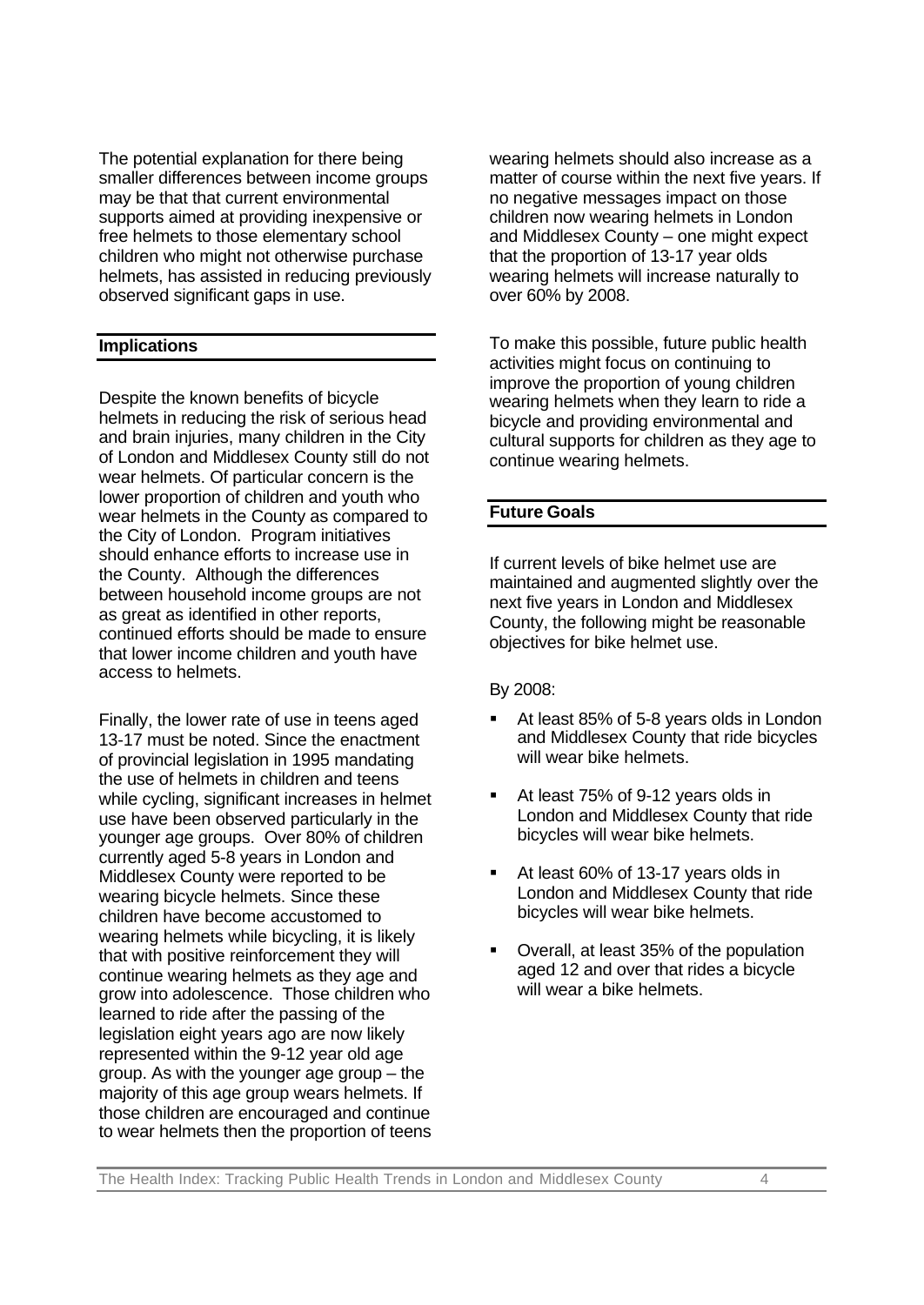#### **Methods and Definitions**

Two sources of data were used:

- the Canadian Community Health Survey (CCHS 2000/01) public use file and
- ß the Rapid Risk Factor Surveillance System (RRFSS January 2001 to June 2003).

The CCHS 2000/01 was used to assess overall bicycle helmet use, by sex, for the household population aged 12 and over. These results were derived from the Statistics Canada CANSIM website, Table 105-0047 using the recommended methods for confidence intervals and release.

All data for children aged 5-17 are from the RRFSS and are collected for the Middlesex-London Health Unit (MLHU) by the Institute of Social Research, York University. Data were collected in a series of "waves" of monthly telephone surveys. Households were selected randomly from all households with telephones in London and Middlesex County and respondents aged 18 and older were systematically selected from within each household for the adult that had the next birthday. Once an individual was identified as the person with the next birthday, every effort was made to complete the interview with the appropriate respondent. Although on average five calls were made to a single household in order to complete the interview with the designated respondent, up to 12 attempts was standard practice.

Data related to bike helmet use was collected from January 15, 2001 to July 10, 2003. The unweighted or household sample consists of 2254 respondents from London and Middlesex County surveyed during that time period (Waves 1-30). The sample used in this analysis includes 818 households in London and Middlesex County in which the respondent identified at least one of the residents was a child

between the ages of 5 and 17 years old. Respondents were not asked to identify whether the child was a boy or a girl and thus no analysis by gender is possible. In addition because of the proxy responses by adults for children in the household, over estimation of helmet use is possible.

All thirty waves included questions related to bicycle-helmet safety for which 732 respondents provided valid responses. The sample for Middlesex County residents was 186 and for the City of London 546. Those that did not respond to any individual question were excluded provided the nonresponse category represented less than 5% of the total respondents. Income was the one question with a high non-response rate. In total 127 respondents (17.3%) did not provide a household income. This group was treated as a separate category.

All percentages were provided with 95% confidence intervals. Difference in proportions were considered significant at p<0.05. Where possible, bar charts included error bars illustrating 95% confidence intervals. As outlined in the "RRFSS Manual of Operations" no household weights were applied for these child proxy questions.

Respondents who identified that they had a child in their household were asked to identify the child between the ages of 5 to 17 that had the most recent birthday. The bicycle helmet use question was then asked in relationship to that specific "index" child. Respondents were asked, "During the past 12 months, how often has [THIS] child 5 to 17 years of age worn a bicycle helmet when riding a bicycle: all of the time, most of the time, about half the time, less than half the time, never or almost never?". Respondents were also given the opportunity to reply that the child does not ride a bicycle – these respondents were excluded from the calculations and comprised approximately 10% of those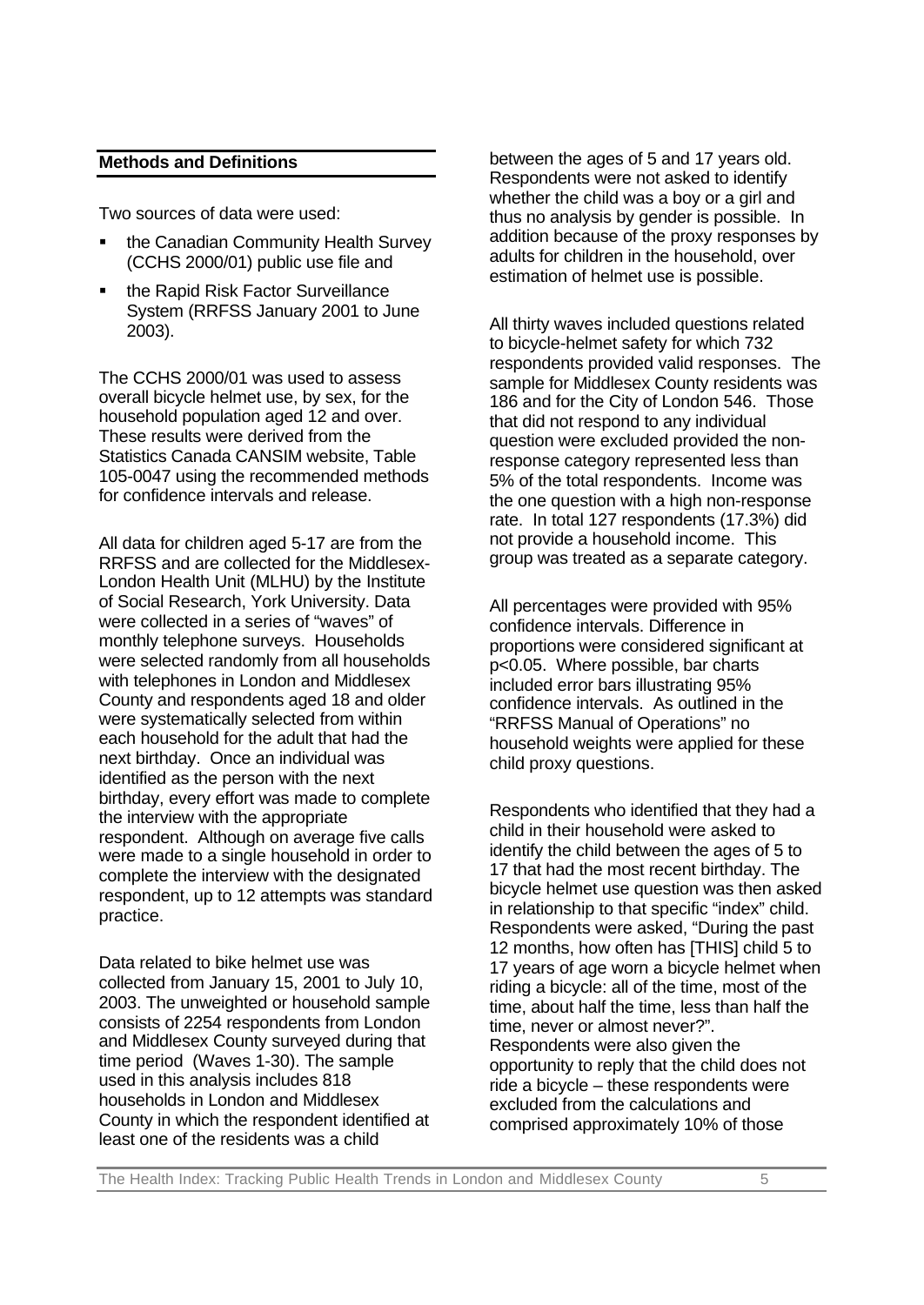households with children between the ages of 5-17 years old. The five response categories were collapsed into three categories. Respondents that indicated their child rode their bicycle "most of the time", "about half of the time", or "less than half of the time" were grouped into one category, "occasionally". The other two categories, "all of the time" and " never or almost never" remained the same.

**Income** represents the response in dollars provided for household income before taxes (all income, including wages, pensions, savings transfer payments etc. for the respondent and other members of their household) for the annual year prior to the survey.

**Region** was divided into two areas, the City of London and the County of Middlesex (excluding the City). The City of London residents include all those respondents who identified that they live in London. All other respondents that identified they live in Middlesex County are included in the Middlesex County group.

The full questionnaire is available at www.cehip.org/rrfss.

| Table 1: Bike Helmet Use by Age Group                      |                 |            |      |              |              |            |  |  |
|------------------------------------------------------------|-----------------|------------|------|--------------|--------------|------------|--|--|
| Households with Children 5-17, Middlesex-London, 2001-2003 |                 |            |      |              |              |            |  |  |
|                                                            |                 |            |      |              |              |            |  |  |
|                                                            | All of the time |            |      | Occasionally | <b>Never</b> |            |  |  |
| Age Group                                                  | %               | +-95% C.I. | %    | +-95% C.I.   | %            | +-95% C.I. |  |  |
| 5-8 years                                                  | 82.6            | 4.8        | 14.8 | 4.5          | $\star$      |            |  |  |
| $9-12$ years                                               | 72.8            | 5.8        | 23.2 | 5.5          | $\star$      |            |  |  |
| 13-17 years                                                | 39.9            | 5.9        | 27.2 | 5.3          | 32.8         | 5.6        |  |  |
| Total                                                      | 63.9            | 3.5        | 22   | 3            | 14.1         | 2.5        |  |  |
| $*$ not able to release as $CV > 33.3$                     |                 |            |      |              |              |            |  |  |

#### **Table 2 : Use of Bike Helmets all of the time by Age Group by Year**

| Table 2: Use of bike heimets all of the time by Age Group by Tear |                                                            |      |     |      |     |       |      |                   |     |
|-------------------------------------------------------------------|------------------------------------------------------------|------|-----|------|-----|-------|------|-------------------|-----|
|                                                                   | Households with Children 5-17, Middlesex-London, 2001-2003 |      |     |      |     |       |      |                   |     |
|                                                                   |                                                            |      |     |      |     |       |      |                   |     |
|                                                                   |                                                            | 2001 |     | 2002 |     | 2003* |      | Total (All Years) |     |
|                                                                   |                                                            | %    | СI  | %    | СI  | %     | СI   | %                 | СI  |
| Age Group                                                         | $5 - 8$ years                                              | 82.5 | 7.3 | 83.1 | 8.1 | 82.0  | 10.6 | 82.6              | 4.8 |
|                                                                   | $9 - 12$ years                                             | 72.7 | 9.3 | 70.1 | 9.6 | 77.4  | 11.3 | 72.8              | 5.8 |
|                                                                   | 13-17 years                                                | 38.8 | 8.9 | 44.5 | 9.3 | 31.0  | 14   | 39.9              | 5.9 |
| Total<br>(All Ages)                                               | $5 - 17$ years                                             | 63.2 | 5.4 | 63.9 | 5.6 | 65.5  | 7.7  | 63.9              | 3.5 |
|                                                                   |                                                            |      |     |      |     |       |      |                   |     |
|                                                                   | * includes first 6 months of data (Waves 25-30)            |      |     |      |     |       |      |                   |     |